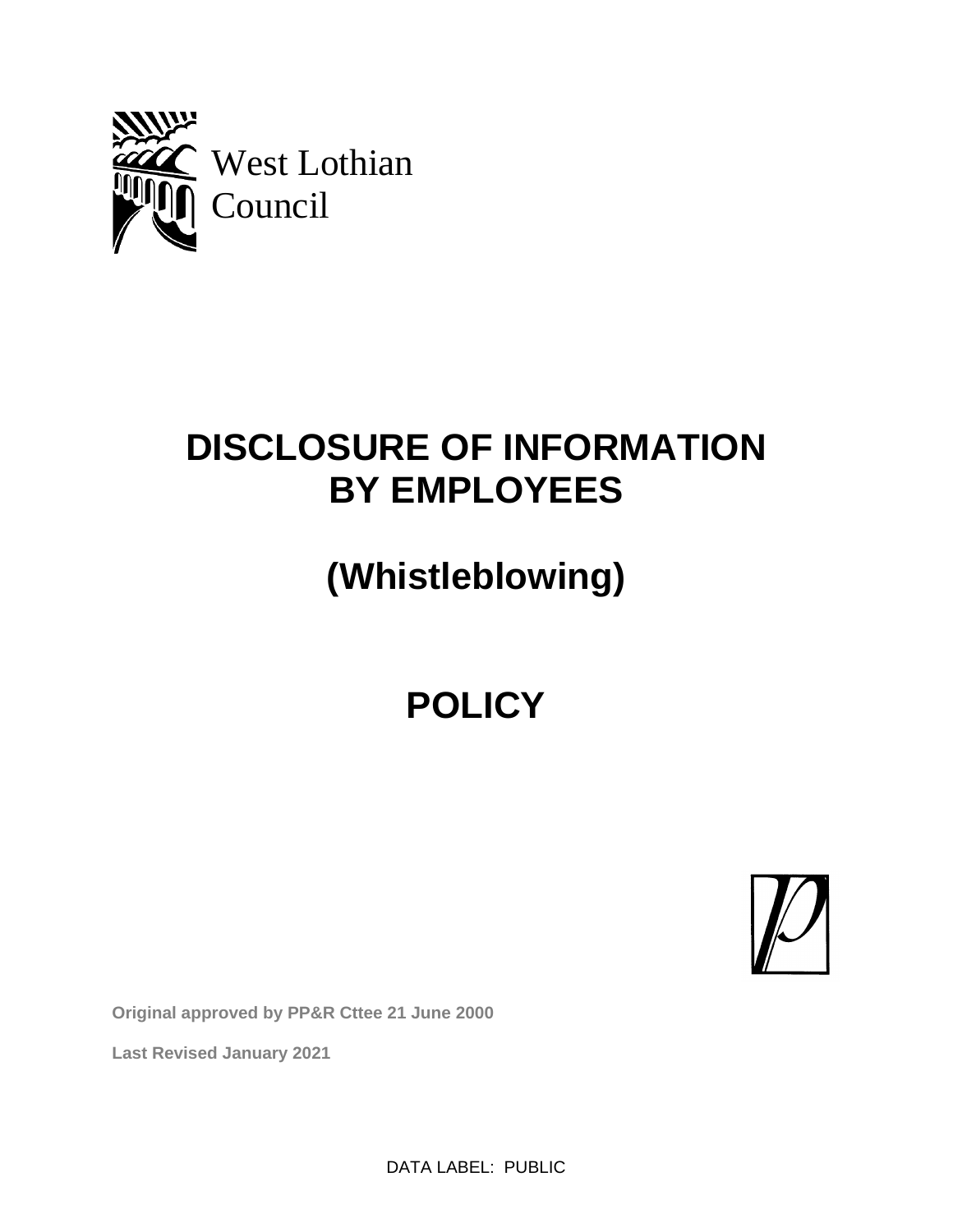

## **DISCLOSURE OF INFORMATION BY EMPLOYEES POLICY**

(Whistleblowing)

## **CONTENTS**

| <b>Section</b> | Page |
|----------------|------|
|                |      |
| $2^{\circ}$    |      |
| $\mathcal{R}$  |      |
|                |      |
| 5 <sub>1</sub> |      |
| 6              |      |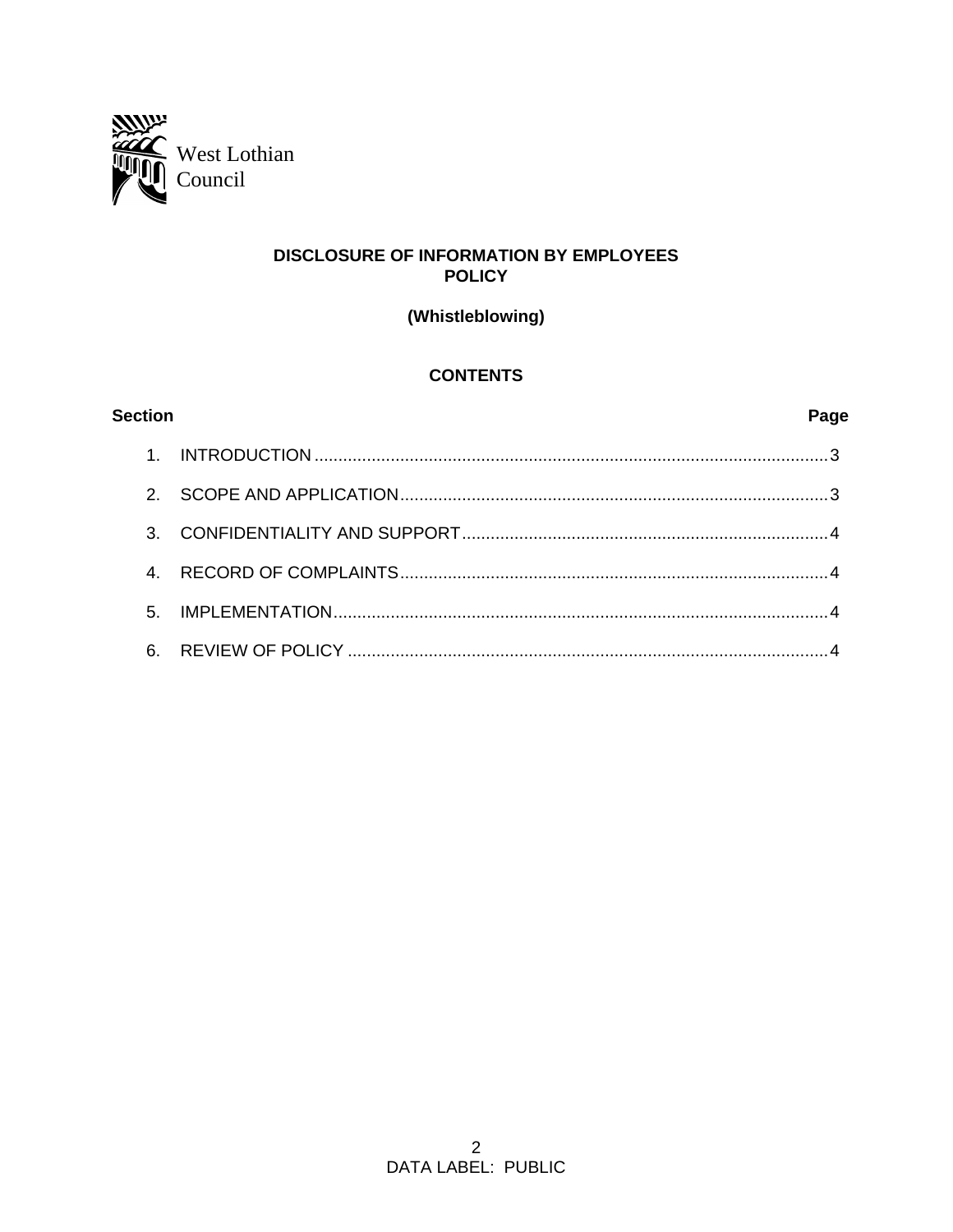

### **DISCLOSURE OF INFORMATION BY EMPLOYEES POLICY**

### **(Whistleblowing)**

## **(Covers ALL employees)**

#### **1. INTRODUCTION**

- 1.1 The principles and guidance outlined in this policy have been developed to implement the Public Interest Disclosure Act 1998 (as amended) and to complement the provisions of the National Code of Conduct for Local Government Employees in Scotland, the Code of Conduct - Openness in Local Government, and the Code of Conduct for Employees as agreed by the council.
- 1.2 This policy for reporting concerns at work is based on the following principles:
	- fair and reasonable treatment at work;
	- the right to report concerns in the public interest;
	- confidentiality;
	- openness and accountability;
	- honesty and integrity.

### **2. SCOPE AND APPLICATION**

In the course of employment with West Lothian Council an employee may become aware of serious wrongdoing in the council or have information regarding malpractice. The disclosure of such matters is clearly in the public interest and the accompanying procedure outlines the steps an employee should take to bring serious situations to the attention of the council. This policy and the accompanying procedure have been designed to provide guidance to employees on reporting incidents of malpractice or wrongdoing and indicates how matters will be dealt with thoroughly, discreetly and in a confidential way.